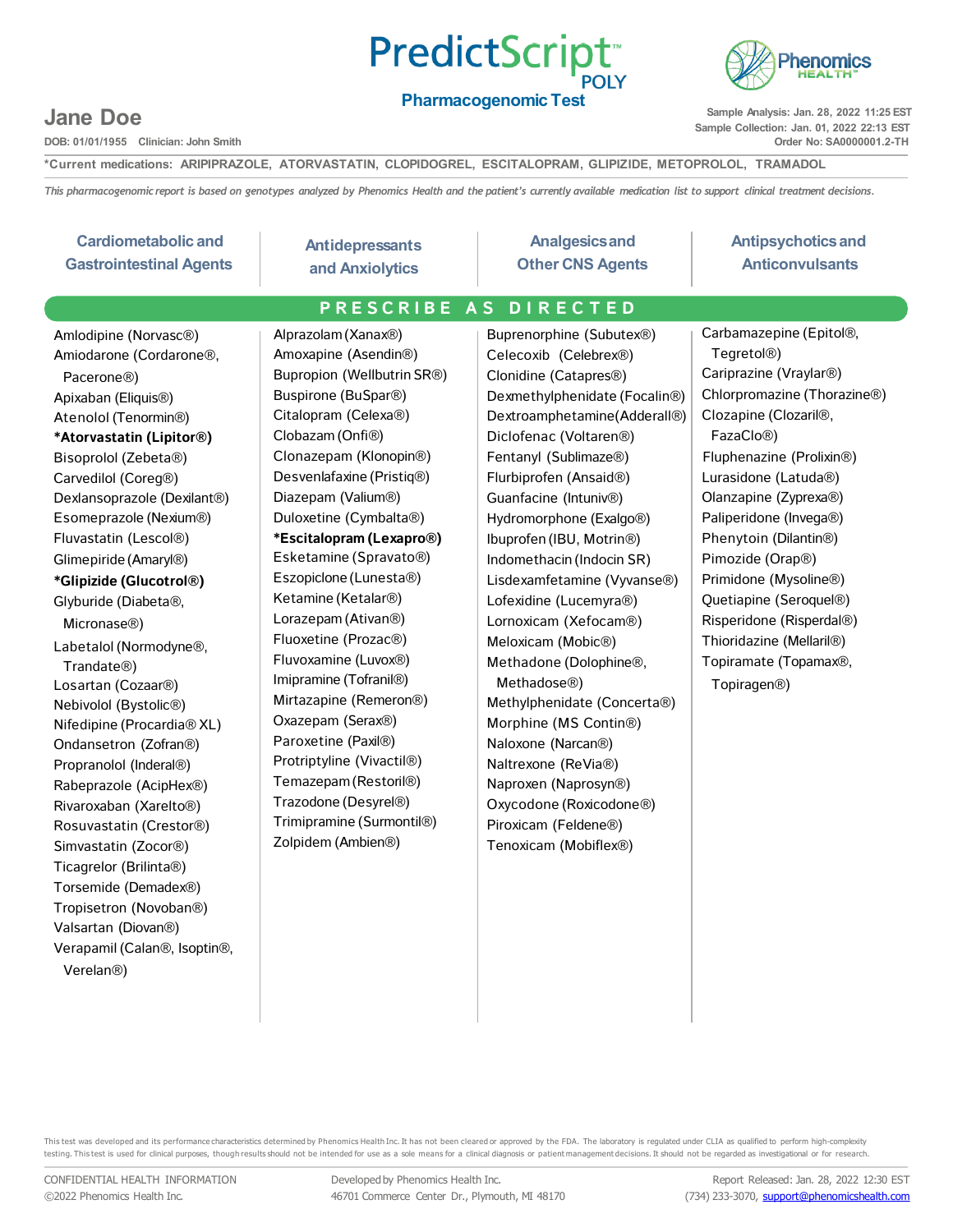## **PredictScript**



#### **Pharmacogenomic Test**

**Sample Analysis: Jan. 28, 2022 11:25 EST Sample Collection: Jan. 01, 2022 22:13 EST Order No: SA0000001.2-TH**

### **Jane Doe**

**DOB: 01/01/1955 Clinician: John Smith**

**\*Current medications: ARIPIPRAZOLE, ATORVASTATIN, CLOPIDOGREL, ESCITALOPRAM, GLIPIZIDE, METOPROLOL, TRAMADOL**

This pharmacogenomic report is based on genotypes analyzed by Phenomics Health and the patient's current medication list to support clinical treatment decisions.

| <b>Cardiometabolic and</b><br><b>Gastrointestinal Agents</b>                                                                                                                                                                                                                                                                                                                                   |                                                             | <b>Antidepressants</b><br>and Anxiolytics                                                                                                                                 |                         | <b>Analgesics and</b><br><b>Other CNS Agents</b>                                                                                                                                    |                                        | <b>Antipsychotics and</b><br><b>Anticonvulsants</b>                                                                                                                                                                                         |
|------------------------------------------------------------------------------------------------------------------------------------------------------------------------------------------------------------------------------------------------------------------------------------------------------------------------------------------------------------------------------------------------|-------------------------------------------------------------|---------------------------------------------------------------------------------------------------------------------------------------------------------------------------|-------------------------|-------------------------------------------------------------------------------------------------------------------------------------------------------------------------------------|----------------------------------------|---------------------------------------------------------------------------------------------------------------------------------------------------------------------------------------------------------------------------------------------|
|                                                                                                                                                                                                                                                                                                                                                                                                |                                                             | MAJOR<br><b>GENE-DRUG</b>                                                                                                                                                 |                         | <b>INTERACTIONS</b>                                                                                                                                                                 |                                        |                                                                                                                                                                                                                                             |
| *Clopidogrel (Plavix®)<br>Lovastatin (Mevacor®)<br>Meclizine (Antivert <sup>®</sup> ,<br>Bonine <sup>®</sup> )<br>Metoclopramide (Reglan®)<br>Pravastatin (Pravachol®)<br>Repaglinide (Prandin <sup>®</sup> )<br>Timolol (Betimol®)                                                                                                                                                            | 3,5<br>$\mathbf{2}$<br>4<br>2,4<br>2<br>$\overline{2}$<br>4 | Amitriptyline (Elavil®)<br>Clomipramine (Anafranil®)<br>Desipramine (Norpramin <sup>®</sup> )<br>Vilazodone (Viibryd®)                                                    | 5<br>5<br>2, 5<br>3     | Donepezil (Aricept <sup>®</sup> )<br>Codeine (Fioricet <sup>®</sup> )<br>*Tramadol (Ultram®)                                                                                        | 4<br>4<br>3                            | Brexpiprazole (Rexulti®)<br>4<br>Brivaracetam (Briviact®)<br>4<br>Fosphenytoin (Cerebyx®)<br>1,2,4<br>Haloperidol (Haldol®)<br>4<br>lloperidone (Fanapt <sup>®</sup> )<br>2,4<br>3<br>Lamotrigine (Lamictal®)<br>3<br>Ziprasidone (Geodon®) |
|                                                                                                                                                                                                                                                                                                                                                                                                |                                                             | <b>GENE-DRUG</b><br><b>MODERATE</b>                                                                                                                                       |                         | <b>TERACTIONS</b><br>$\mathsf{I}$ N                                                                                                                                                 |                                        |                                                                                                                                                                                                                                             |
| Diltiazem (Cardizem®,<br>Diltzac <sup>®</sup> , Taztia XT <sup>®</sup> ,<br>Tiazac <sup>®</sup> )<br>Flecainide (Tambocor®)<br>Irbesartan (Avapro®)<br>Lansoprazole (Prevacid®)<br>*Metoprolol (Lopressor®)<br>Nateglinide (Starlix®)<br>Omeprazole (Zofran®)<br>Pantoprazole (Protonix®)<br>Propafenone (Rythmol®)<br>Ranolazine (Ranexa®)<br>Warfarin (Coumadin®,<br>Jantoven <sup>®</sup> ) | 3,5<br>4<br>4<br>4<br>4<br>2<br>4<br>4<br>4<br>4<br>3       | Doxepin (Sinequan <sup>®</sup> )<br>Nortriptyline (Pamelor <sup>®</sup> )<br>Sertraline (Zoloft <sup>®</sup> )<br>Venlafaxine (Effexor XR®)<br>Vortioxetine (Trintellix®) | 1,4<br>5<br>4<br>4<br>4 | Amphetamine(Adderall®)<br>Atomoxetine<br>(Strattera®)<br>Hydrocodone (Lorcet<br>HD®, Lortab®, Norco®)<br>Galantamine<br>Lithium (Eskalith <sup>®</sup> ,<br>Lithobid <sup>®</sup> ) | 2,4<br>2,4<br>3<br>4<br>$\overline{2}$ | 2,4<br>*Aripiprazole (Abilify®)<br>Oxcarbazepine (Trileptal®)<br>1,2<br>Perphenazine (Trilafon®)<br>2,4<br>Valproic Acid (Depakene®)<br>$\overline{\mathbf{2}}$                                                                             |

#### **C L I N I C A L I M P A C T**

- 1. Medication is contraindicated by the FDA for this genotype.
- 2. Genotype may result in higher risk for adverse drug reactions.
- 3. Genotype may result in reduced efficacy.
- 4. Higher systemic concentrations may require lower doses.
- 5. Lower systemic concentrations may require higher doses. 6. Medication efficacy is based on clinical values other than genotype.

This test was developed and its performance characteristics determined by Phenomics Health Inc. It has not been cleared or approved by the FDA. The laboratory is regulated under CLIA as qualified to perform high-complexity testing. This test is used for clinical purposes, though results should not be intended for use as a sole means for a clinical diagnosis or patient management decisions. It should not be regarded as investigational or for

CONFIDENTIAL HEALTH INFORMATION ©2022 Phenomics Health Inc.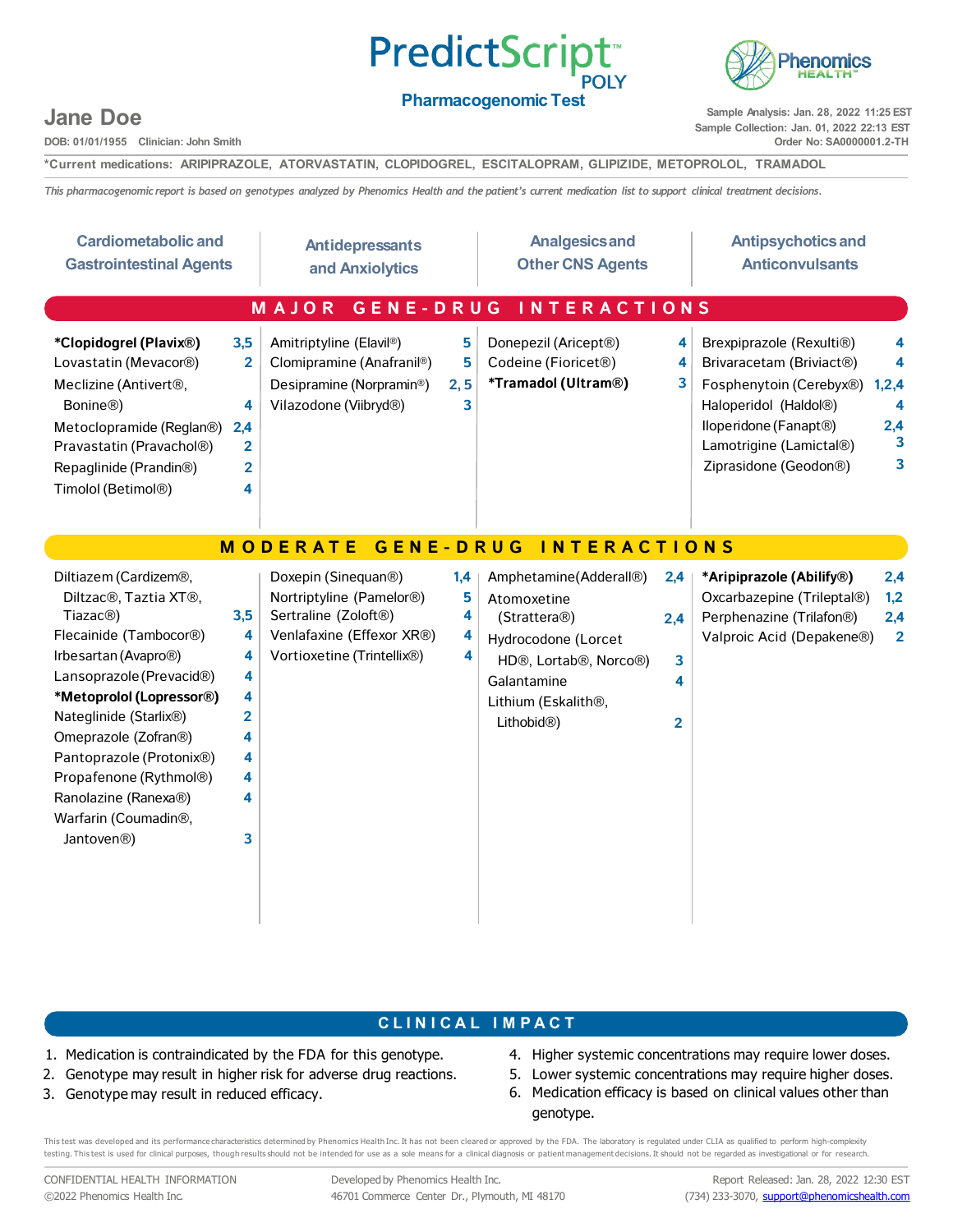# PredictScript<sup>®</sup>



**Jane Doe**

**DOB: 01/01/1955 Clinician: John Smith**

**Sample Analysis: Jan. 28, 2022 11:25 EST Sample Collection: Jan. 01, 2022 22:13 EST Order No: SA0000001.2-TH**

|                     |                            | <b>MEDICATIONS AFFECTED BY MAJOR INTERACTIONS</b>                                                                                                                         |                                                  |
|---------------------|----------------------------|---------------------------------------------------------------------------------------------------------------------------------------------------------------------------|--------------------------------------------------|
| <b>Medication</b>   | <b>Genes</b>               | <b>Recommendations</b>                                                                                                                                                    | <b>Source</b>                                    |
| Amitriptyline       | CYP2C19,<br>CYP2D6         | Avoid use. If warranted, consider a 50% reduction of<br>recommended starting dose. Utilize therapeutic drug monitoring to<br>quide dose adjustments.                      | <b>CPIC</b>                                      |
| Brexpiprazole       | CYP2D6<br>DRD <sub>2</sub> | Use half the standard dose.<br>May cause significant variability in response. Avoid use.                                                                                  | <b>DPWG</b><br>Ref 29                            |
| <b>Brivaracetam</b> | CYP2C19                    | May have higher systemic concentrations and higher adverse<br>reaction risk.                                                                                              | <b>FDA</b>                                       |
| Clomipramine        | CYP2C19,<br>CYP2D6         | Avoid use. If warranted, consider a 50% reduction of<br>recommended starting dose. Utilize therapeutic drug monitoring to<br>guide dose adjustments.                      | <b>CPIC</b>                                      |
| *Clopidogrel        | CYP2C19                    | Consider alternative antiplatelet therapy (e.g., prasugrel,<br>ticagrelor).                                                                                               | <b>CPIC</b>                                      |
| Codeine             | CYP2D6<br>OPRM1            | Avoid codeine use because of possibility of diminished analgesia. If<br>opioid use is warranted, consider a non-tramadol opioid.<br>May cause a decrease in drug efficacy | <b>CPIC</b><br>Ref 58, 59, 60,<br>61, 62, 63, 64 |
| Desipramine         | CYP2D6                     | Avoid use. If warranted, consider a 50% reduction of<br>recommended starting dose. Utilize therapeutic drug monitoring to<br>guide dose adjustments.                      | <b>CPIC</b>                                      |
| Donepezil           | CYP2D6                     | Alters systemic concentration                                                                                                                                             | <b>FDA</b>                                       |
| Fosphenytoin        | CYP2C9,<br>$HLA-B$         | If patient is phenytoin-naïve, do not use phenytoin/fosphenytoin.<br>Avoid carbamazepine and oxcarbazepine.                                                               | <b>CPIC</b>                                      |
| Haloperidol         | CYP2D6                     | Reduce dose by 50% or select alternative drug (e.g., flupenthixol,<br>fluphenazine, quetiapine, olanzapine, clozapine).                                                   | <b>DPWG</b>                                      |
| lloperidone         | CYP2D6                     | Greater risk for higher systemic concentrations and higher adverse<br>reaction risk (QT prolongation). Reduce dose by 50%.                                                | <b>FDA</b>                                       |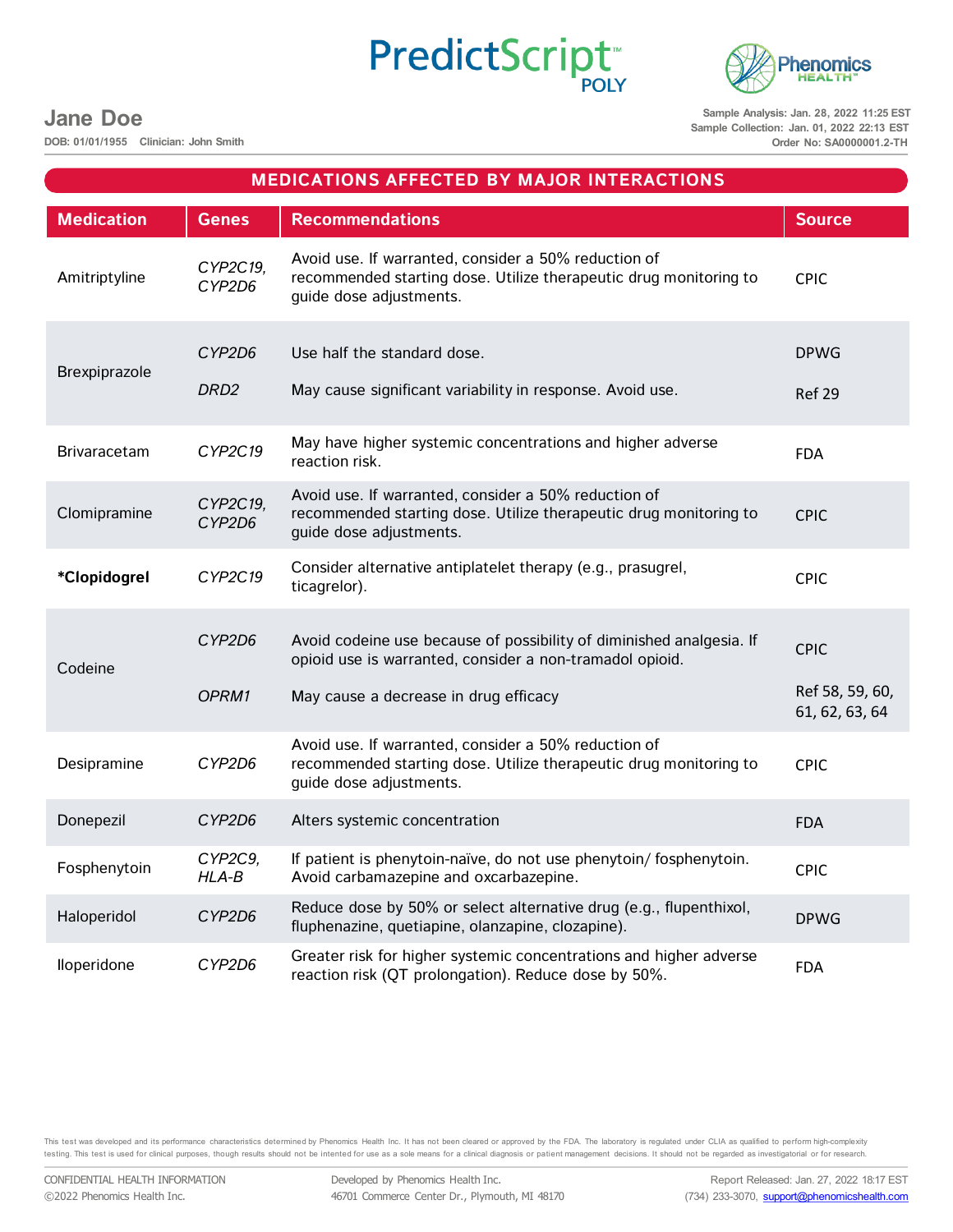# PredictScript<sup>®</sup>



**Jane Doe**

**DOB: 01/01/1955 Clinician: John Smith**

**Sample Analysis: Jan. 28, 2022 11:25 EST Sample Collection: Jan. 01, 2022 22:13 EST Order No: SA0000001.2-TH**

|                         |                                  | <b>MEDICATIONS AFFECTED BY MAJOR INTERACTIONS</b>                                                                                                                            |                                                 |
|-------------------------|----------------------------------|------------------------------------------------------------------------------------------------------------------------------------------------------------------------------|-------------------------------------------------|
| <b>Medication</b>       | <b>Genes</b>                     | <b>Recommendations</b>                                                                                                                                                       | <b>Source</b>                                   |
| Lamotrigine             | ABCB1                            | May cause a variable drug response. Consider an alternative                                                                                                                  | <b>Ref 96</b>                                   |
| Lovastatin              | SLCO <sub>1</sub> B <sub>1</sub> | May increase risk of statin-related myopathy                                                                                                                                 | <b>CPIC</b>                                     |
| Meclizine               | CYP2D6                           | May affect systemic concentrations. Monitor for adverse reactions.                                                                                                           | <b>FDA</b>                                      |
| Metoclopramide          | CYP2D6                           | Potential increase in the risk for adverse reactions, reduce dose.                                                                                                           | <b>FDA</b>                                      |
| Omeprazole              | CYP2C19                          | Initiate standard starting daily dose. For chronic therapy (>12<br>weeks) and efficacy achieved, consider 50% reduction in daily dose<br>and monitor for continued efficacy. | <b>CPIC</b>                                     |
| Pravastatin             | CYP3A4                           | May reduce drug response                                                                                                                                                     | <b>CPIC</b>                                     |
| Repaglinide             | SLCO1B1                          | May cause an increased risk of adverse drug reaction. Consider an<br>alternative.                                                                                            | Ref 116, 117,<br>118, 119, 120                  |
| Timolol                 | CYP2D6                           | May require a lower dose due to increased systemic<br>concentrations                                                                                                         | Ref 141, 142,<br>143                            |
| <i><b>*Tramadol</b></i> | CYP2D6                           | Avoid use because of possibility of diminished analgesia. If opioid<br>use is warranted, consider a non-codeine opioid.                                                      | <b>CPIC</b>                                     |
| Vilazodone              | ABCB1                            | May require a lower dose due to an increase in drug exposure                                                                                                                 | Ref 160, 161,<br>162, 163, 164                  |
| Ziprasidone             | DRD <sub>2</sub>                 | May cause a decrease in drug efficacy                                                                                                                                        | Ref 45, 47, 48,<br>49, 50, 51, 165,<br>166, 167 |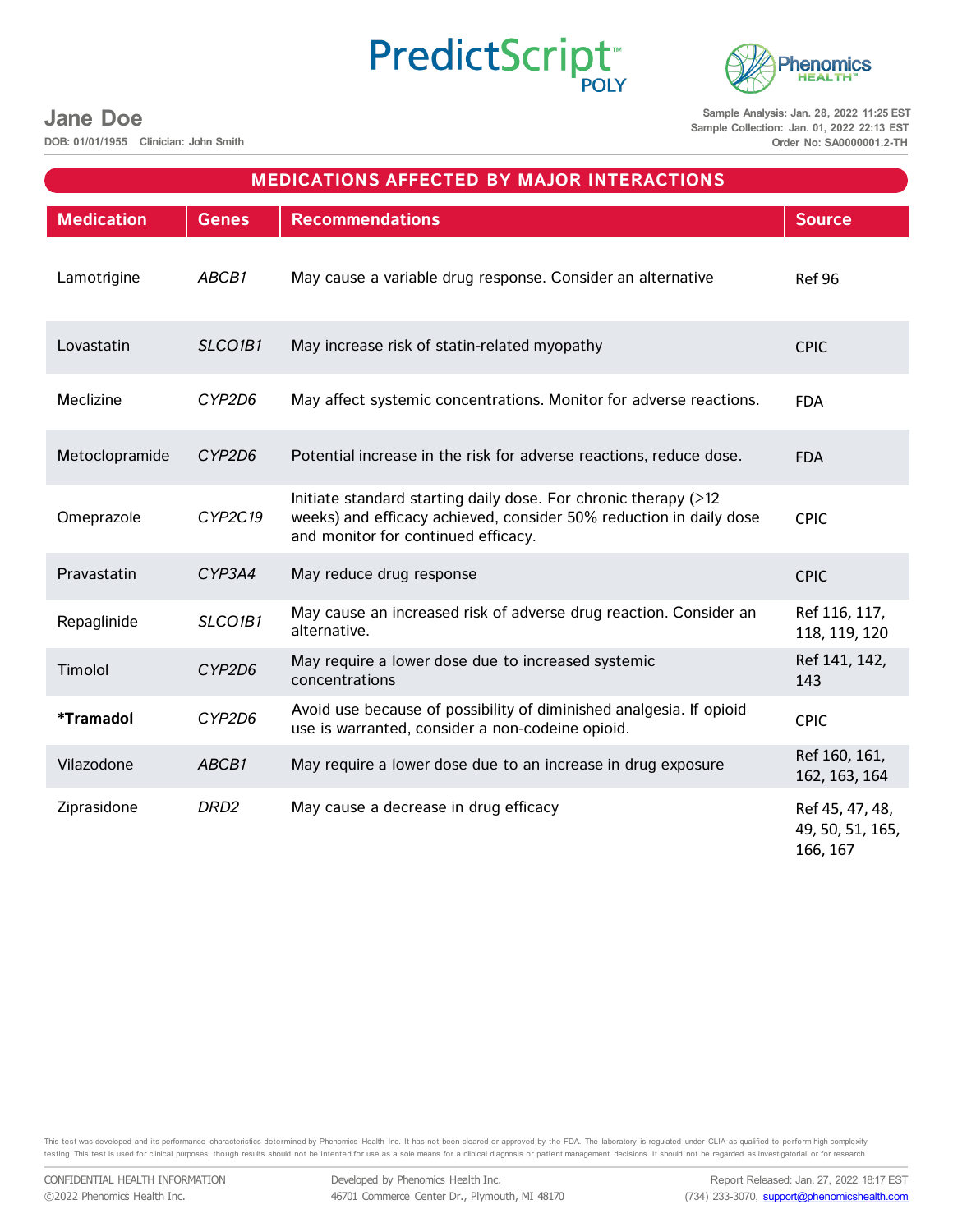**Jane Doe**

**DOB: 01/01/1955 Clinician: John Smith**

**Sample Analysis: Jan. 28, 2022 11:25 EST Sample Collection: Jan. 01, 2022 22:13 EST Order No: SA0000001.2-TH**

| <b>Irbesartan</b>                                              | CYP2C9               | May require a lower dose due to decreased drug metabolism                                                                                                                                                                                                                                                                                                                                                                                                       | <b>Ref 92</b>                                                                           |
|----------------------------------------------------------------|----------------------|-----------------------------------------------------------------------------------------------------------------------------------------------------------------------------------------------------------------------------------------------------------------------------------------------------------------------------------------------------------------------------------------------------------------------------------------------------------------|-----------------------------------------------------------------------------------------|
| Lansoprazole                                                   | CYP2C19              | Initiate standard starting daily dose. For chronic therapy $($ >12<br>weeks) and efficacy achieved, consider 50% reduction in daily dose<br>and monitor for continued efficacy.                                                                                                                                                                                                                                                                                 | <b>CPIC</b>                                                                             |
| Amphetamine                                                    | DRD <sub>2</sub>     | May affect systemic concentrations and adverse reaction risk.<br>Consider lower starting dosage or use alternative agent.                                                                                                                                                                                                                                                                                                                                       | <b>FDA</b>                                                                              |
| Lithium                                                        | CACNA <sub>1</sub> C | May cause an increased risk of adverse drug reaction. Avoid use                                                                                                                                                                                                                                                                                                                                                                                                 | Ref 98, 99, 100,<br>101, 102, 103                                                       |
| *Metoprolol                                                    | CYP2D6               | If a gradual reduction in heart is desired, or in the event of<br>symptomatic bradycardia, increase the dose in smaller steps<br>and/or prescribe no more than 25% of the standard dose.                                                                                                                                                                                                                                                                        | <b>DPWG</b>                                                                             |
|                                                                |                      | This test was developed and its performance characteristics determined by Phenomics Health Inc. It has not been cleared or approved by the FDA. The laboratory is regulated under CLIA as qualified to perform high-complexity<br>testing. This test is used for clinical purposes, though results should not be intented for use as a sole means for a clinical diagnosis or patient management decisions. It should not be regarded as investigatorial or for |                                                                                         |
| CONFIDENTIAL HEALTH INFORMATION<br>©2022 Phenomics Health Inc. |                      | Developed by Phenomics Health Inc.<br>46701 Commerce Center Dr., Plymouth, MI 48170                                                                                                                                                                                                                                                                                                                                                                             | Report Released: Jan. 27, 2022 18:17 EST<br>(734) 233-3070, support@phenomicshealth.com |

| Atomoxetine  | CYP2D6              | consider a proportional dose increase. If unacceptable side effects<br>are present at any time, consider a reduction in dose.<br>ADULT: Initiate with a dose of 40 mg/day and if no clinical<br>response and in the absence of adverse events after 2 weeks<br>increase dose to 80 mg/day. If response is inadequate after 2<br>weeks consider a proportional dose increase. If unacceptable side<br>effects are present at any time, consider a reduction in dose. | <b>CPIC</b>                       |
|--------------|---------------------|---------------------------------------------------------------------------------------------------------------------------------------------------------------------------------------------------------------------------------------------------------------------------------------------------------------------------------------------------------------------------------------------------------------------------------------------------------------------|-----------------------------------|
| Diltiazem    | CYP3A5              | May require a lower dose due to decreased drug metabolism                                                                                                                                                                                                                                                                                                                                                                                                           | Ref 76, 77, 78                    |
| Doxepin      | CYP2C19,<br>CYP2D6  | Avoid use. If warranted, consider a 50% reduction of<br>recommended starting dose. Utilize therapeutic drug monitoring to<br>quide dose adjustments.                                                                                                                                                                                                                                                                                                                | <b>CPIC</b>                       |
| Flecainide   | CYP2D6              | Reduce the dose to 50% of the standard dose and record an ECG.                                                                                                                                                                                                                                                                                                                                                                                                      | <b>DPWG</b>                       |
| Galantamine  | CYP2D6              | Results in higher systemic concentrations. Titrate dosage based on<br>tolerability.                                                                                                                                                                                                                                                                                                                                                                                 | <b>FDA</b>                        |
| Hydrocodone  | CYP2D6              | Use label recommended age- or weight-specific dosing. If no<br>response and opioid use is warranted, consider non-codeine and<br>non-tramadol opioid.                                                                                                                                                                                                                                                                                                               | <b>CPIC</b>                       |
| Irbesartan   | CYP2C9              | May require a lower dose due to decreased drug metabolism                                                                                                                                                                                                                                                                                                                                                                                                           | <b>Ref 92</b>                     |
| Lansoprazole | CYP2C19             | Initiate standard starting daily dose. For chronic therapy (>12<br>weeks) and efficacy achieved, consider 50% reduction in daily dose<br>and monitor for continued efficacy.                                                                                                                                                                                                                                                                                        | <b>CPIC</b>                       |
| Amphetamine  | DRD <sub>2</sub>    | May affect systemic concentrations and adverse reaction risk.<br>Consider lower starting dosage or use alternative agent.                                                                                                                                                                                                                                                                                                                                           | <b>FDA</b>                        |
| Lithium      | CACNA <sub>1C</sub> | May cause an increased risk of adverse drug reaction. Avoid use                                                                                                                                                                                                                                                                                                                                                                                                     | Ref 98, 99, 100,<br>101, 102, 103 |
| *Metoprolol  | CYP2D6              | If a gradual reduction in heart is desired, or in the event of<br>symptomatic bradycardia, increase the dose in smaller steps                                                                                                                                                                                                                                                                                                                                       | <b>DPWG</b>                       |

**Medication Genes Recommendations Source**

**MEDICATIONS AFFECTED BY MODERATE INTERACTIONS**

**PredictScript** 

Consider lower starting dosage or use alternative agent. FDA

maximum recommended dose). Determined the maximum recommended dose).

CHILD: Initiate with a dose of 0.5 mg/kg/day and if no clinical response and in the absence of adverse events after 2 weeks,

Amphetamine *CYP2D6* May affect systemic concentrations and adverse reaction risk.

**\*Aripiprazole** *CYP2D6* Reduce maximum dose to 10 mg/day or 300mg/month (67% of the

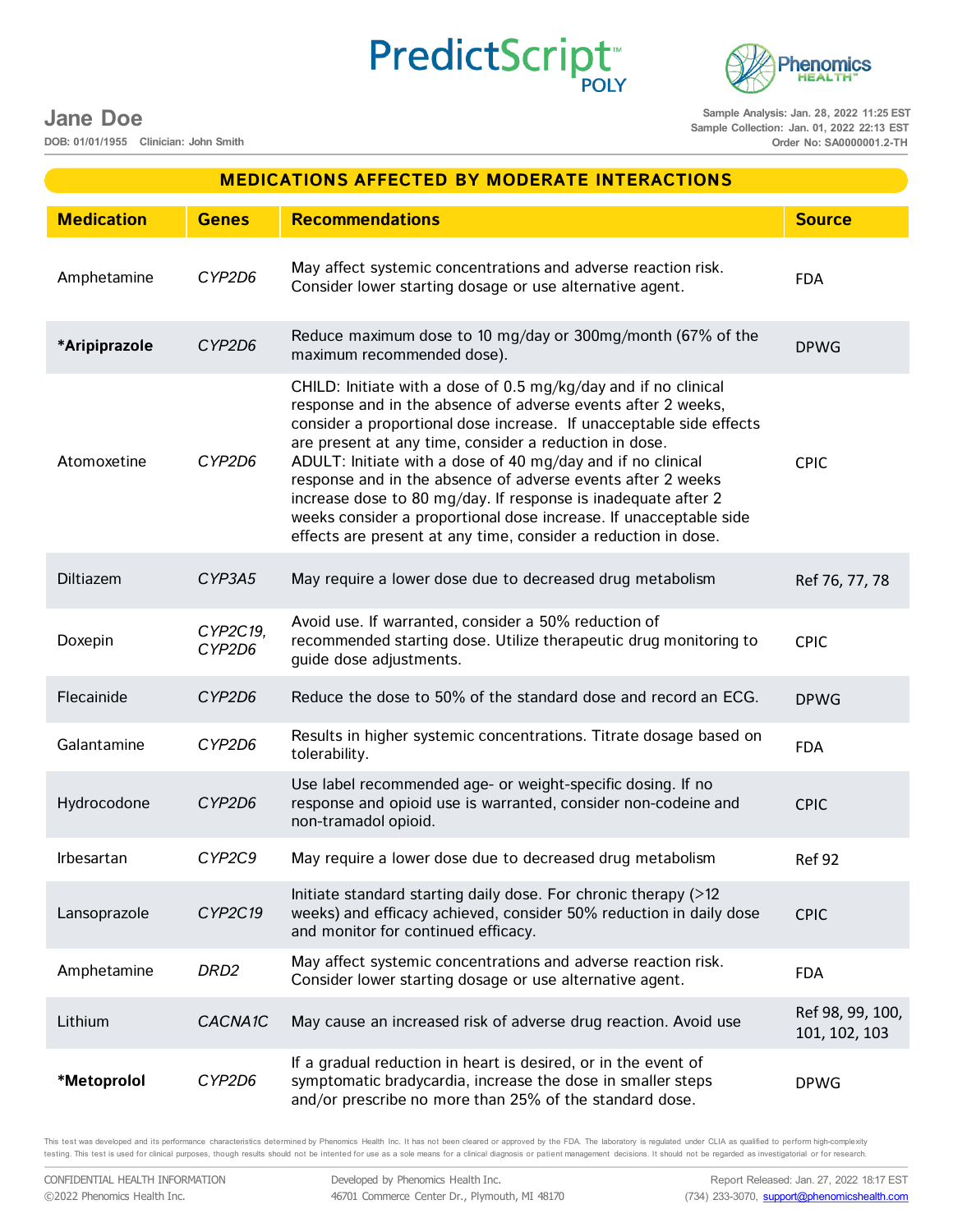PredictScript<sup>\*</sup>



### **Jane Doe**

**DOB: 01/01/1955 Clinician: John Smith**

**Sample Analysis: Jan. 28, 2022 11:25 EST Sample Collection: Jan. 01, 2022 22:13 EST Order No: SA0000001.2-TH**

|                   |                              | <b>MEDICATIONS AFFECTED BY MODERATE INTERACTIONS</b>                                                                                                                                                                                                                                      |                                |
|-------------------|------------------------------|-------------------------------------------------------------------------------------------------------------------------------------------------------------------------------------------------------------------------------------------------------------------------------------------|--------------------------------|
| <b>Medication</b> | <b>Genes</b>                 | <b>Recommendations</b>                                                                                                                                                                                                                                                                    | <b>Source</b>                  |
| Nateglinide       | SLCO1B1                      | May cause an increased risk of adverse drug reaction. Consider an<br>alternative.                                                                                                                                                                                                         | Ref 116, 117,<br>118, 119, 120 |
| Nortriptyline     | CYP2D6                       | Avoid use due to potential for side effects. Consider alternative<br>drug not metabolized by CYP2D6 (e.g., escitalopram). If a<br>nortriptyline is warranted, consider a 50% reduction of<br>recommended starting dose. Utilize therapeutic drug monitoring to<br>guide dose adjustments. | <b>CPIC</b>                    |
| Omeprazole        | CYP2C19                      | Initiate standard starting daily dose. For chronic therapy (>12<br>weeks) and efficacy achieved, consider 50% reduction in daily dose<br>and monitor for continued efficacy.                                                                                                              | <b>CPIC</b>                    |
| Oxcarbazepine     | $HLA-B$                      | If patient is oxcarbazepine naïve, do not use oxcarbazepine.                                                                                                                                                                                                                              | <b>CPIC</b>                    |
| Pantoprazole      | CYP2C19                      | Initiate standard starting daily dose. For chronic therapy (>12<br>weeks) and efficacy achieved, consider 50% reduction in daily doe<br>and monitor for continued efficacy.                                                                                                               | <b>CPIC</b>                    |
| Perphenazine      | CYP2D6                       | Greater risk of side effects due to higher drug concentrations                                                                                                                                                                                                                            | <b>FDA</b>                     |
| Propafenone       | CYP2D6                       | Reduce the dose to 30% of the standard dose, perform an ECG<br>and monitor plasma concentrations.                                                                                                                                                                                         | <b>DPWG</b>                    |
| Ranolazine        | CYP2D6                       | May cause increased systemic concentrations and risk of adverse<br>drug reaction. Consider an alternative                                                                                                                                                                                 | Ref#                           |
| Sertraline        | CYP2C19<br>HTR2A             | Initiate therapy with recommended starting dose (25mg/d or<br>50mg/d, depending on age and indication).<br>May cause an increased risk of adverse drug reaction. Consider an                                                                                                              | <b>CPIC</b><br><b>Ref 138</b>  |
|                   |                              | alternative<br>May cause an increased risk of severe adverse drug reaction.                                                                                                                                                                                                               | Ref 154, 155,                  |
| Valproic Acid     | CPS1                         | Avoid use                                                                                                                                                                                                                                                                                 | 156                            |
| RefVenlafaxine    | CYP2D6                       | Select alternative drug not predominantly metabolized by CYP2D6<br>(e.g., escitalopram) or reduce the dose and monitor patient's<br>plasma metabolite level.                                                                                                                              | <b>DPWG</b>                    |
| Vortioxetine      | CYP2D6                       | Greater risk of higher systemic concentrations.<br>The maximum recommended dose is 10 mg/d.                                                                                                                                                                                               | <b>FDA</b>                     |
| Warfarin          | VKORC1,<br>CYP2C9,<br>CYP4F2 | Calculate warfarin dose using a validated pharmacogenetic<br>algorithm (e.g., http://warfarindosing.org).<br>May require a 5 - 10% increase in dose among individuals of<br>European ancestry                                                                                             | <b>CPIC</b>                    |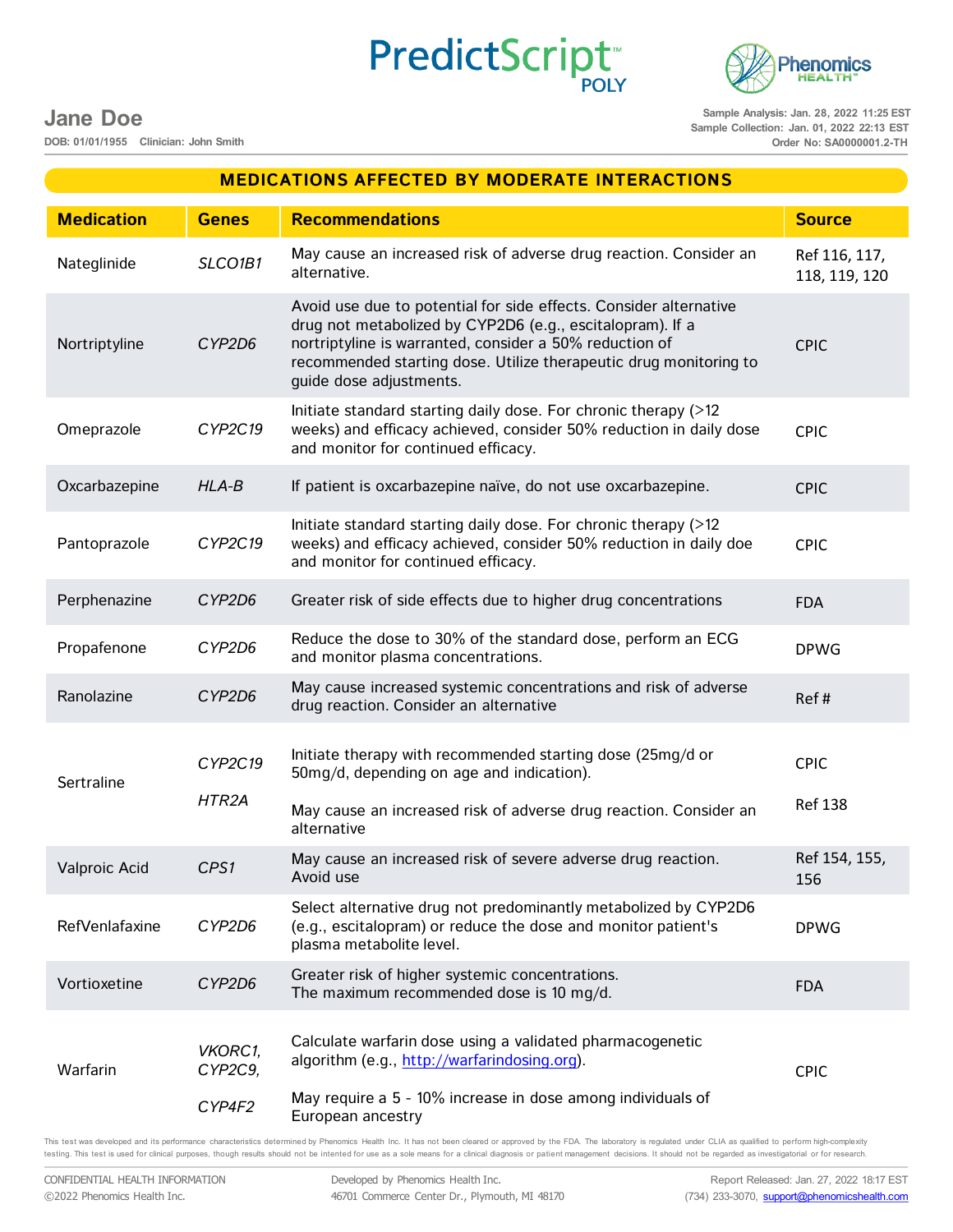## PredictScript

**PA T I E N T G E N E T I C S**



**Sample Analysis: Jan. 28, 2022 11:25 EST Sample Collection: Jan. 01, 2022 22:13 EST Order No: SA0000001.2-TH**

### **Jane Doe**

**DOB: 01/01/1955 Clinician: John Smith**

| <b>Gene</b>        | <b>Genotype</b>         |                                                  | <b>Phenotype</b>          |
|--------------------|-------------------------|--------------------------------------------------|---------------------------|
| ABCB1              |                         | $A/A$ , $A/A$ , $A/A$                            | <b>Normal Function</b>    |
| ADRA2A             | rs1800544               | C/C                                              | <b>Decreased Function</b> |
| <b>BDNF</b>        |                         | C/C                                              | <b>Normal Function</b>    |
| CACNA1C            |                         | G/G, G/G                                         | <b>Normal Function</b>    |
| <b>COMT</b>        | rs4680                  | A/A                                              | <b>Decreased Function</b> |
| CPS1               |                         | T/T                                              | <b>Normal Function</b>    |
| CYP1A2             |                         | $*1/*1$                                          | <b>Normal Function</b>    |
| CYP2B6             |                         | $*1/*1$                                          | <b>Normal Function</b>    |
| CYP2C9             |                         | $*1/*1$                                          | <b>Normal Function</b>    |
| CYP2C19            |                         | $*1/*1$                                          | <b>Normal Function</b>    |
| CYP2D6             | rs1135840, rs16947      | $2N * 1/*2$                                      | <b>Increased Function</b> |
| CYP3A4             |                         | $*1/*1$                                          | <b>Normal Function</b>    |
| CYP3A5             |                         | $*1/*1$                                          | <b>Normal Function</b>    |
| CYP4F2             |                         | $*1/*1$                                          | <b>Normal Function</b>    |
| DRD <sub>2</sub>   |                         | T/T                                              | <b>Normal Function</b>    |
| GRIK1              |                         | C/C                                              | <b>Normal Function</b>    |
| GRIK4              | rs1954787               | C/C                                              | <b>Increased Function</b> |
| HLA-A              | rs1061235               | *31:01                                           | <b>Increased Risk</b>     |
| $HLA-B$            | rs10484555, rs144012689 | *15:02                                           | <b>Increased Risk</b>     |
| HTR <sub>2</sub> A |                         | $C/C$ , $G/G$ , $C/C$ ,<br>$C/C$ , $G/G$ , $G/G$ | <b>Normal Function</b>    |
| HTR2C              |                         | $C/C$ , $C/C$                                    | <b>Normal Function</b>    |
| MC4R               |                         | C/C                                              | <b>Normal Function</b>    |
| OPRM1              | rs1799971               | G/G                                              | <b>Decreased Function</b> |
| SLCO1B1            | rs4149056               | $*5/*5$                                          | <b>Decreased Function</b> |
| UGT <sub>1A1</sub> | rs35350960              | $*27/*27$                                        | <b>Decreased Function</b> |
| <b>UGT2B15</b>     |                         | $*1/*1$                                          | <b>Normal Function</b>    |
| <b>VKORC1</b>      | rs9923231               | $*2/*2$                                          | <b>Decreased Function</b> |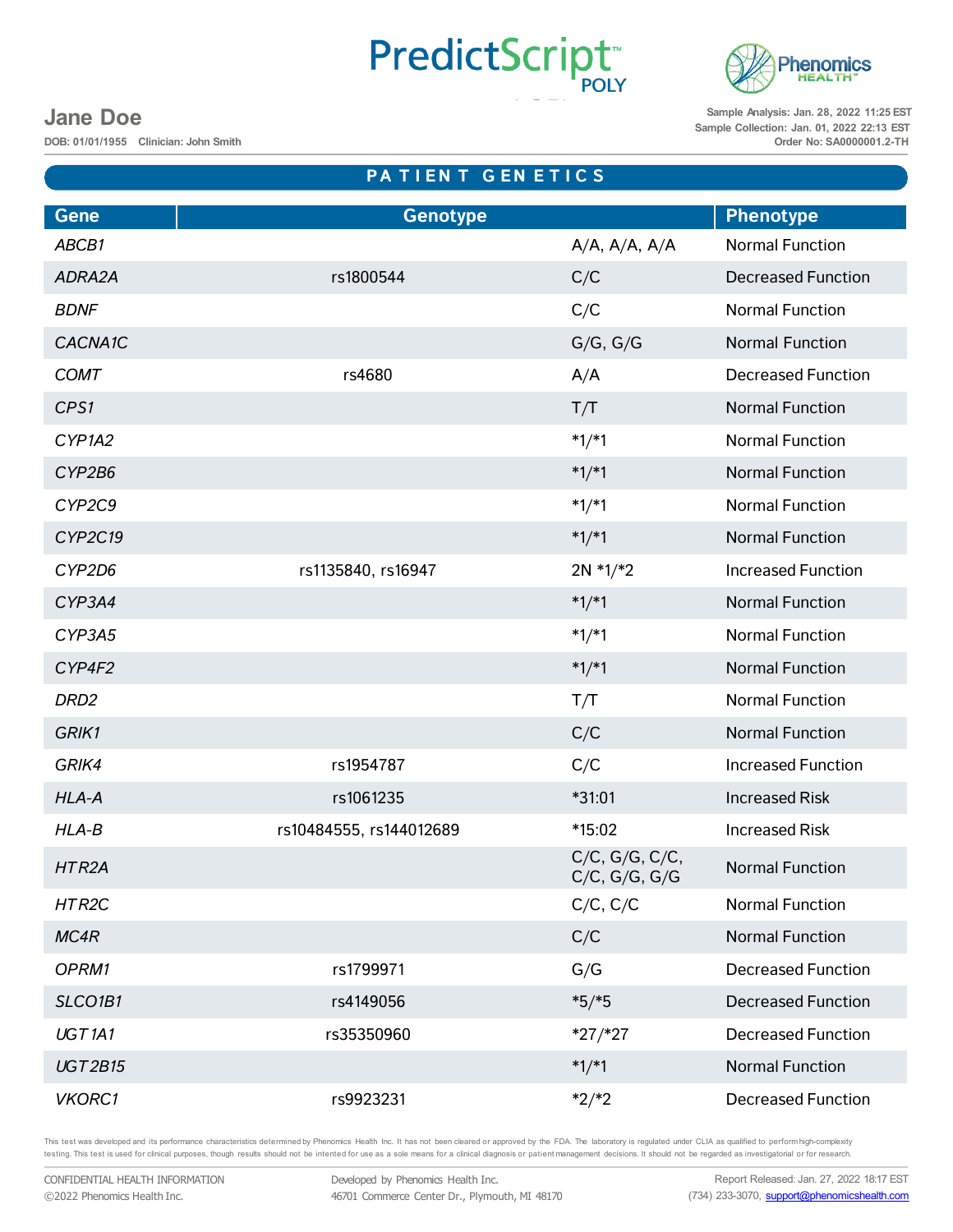



### **Jane Doe**

**DOB: 01/01/1955 Clinician: John Smith**

**Sample Analysis: Jan. 28, 2022 11:25 EST Sample Collection: Jan. 01, 2022 22:13 EST Order No: SA0000001.2-TH**

#### **T E S T P A N E L I N F O R M A T I O N**

The PredictScript™ diagnostic assay is based on evidence from clinical trials and scientific literature. Detailed information about references is available upon request, and from [www.phenomicshealth.com/references.](http://www.phenomicshealth.com/references) Results from studies of the genetic basis of drug response variation and adverse drug events have been examined in hundreds of thousands of curated patient samples and updated based on measures of scientific and clinical validity. In parallel, ongoing pharmacometabolomic analyses from the Company's proprietary PrecīsMed® diagnostic platform can help power improvements in accuracy and inform the validation of the PredictScript™ assay.

Primary information on single nucleotide polymorphisms (SNPs), copy number variants (CNVs), and other genome variants were referenced from clinical significance Reference SNP reports of the National Center for Biotechnology Information (NCBI), National Library of Medicine (NLM), and National Institutes of Health (NIH)9. These include results from the Human Genome Variation Society<sup>10</sup>, the reference genome browser of the University of California Santa Cruz<sup>11</sup>, and the Clinical Genome consortium<sup>5</sup>.

Genotypes specified by rsID numbers are informed by the NCBI of the NIH and, where applicable, star (\*) alleles as described on Phenomics Health Inc. web portal. All genotype data are translated from star allele nomenclature into rsID numbers, based on standards used in clinical genetics<sup>6,7</sup>. Star alleles are also provided to increase usability; however, star allele haplotypes and diplotypes were derived based on patients of European ancestry and may not be applicable to all patients. Assignment of variants to specific genes is provided for reference only, as polymorphisms located in a specified gene may not always be indicative of the function of the gene in which it is located.

The following genetic variants are evaluated in this test: CYP1A2 (rs762551, rs2069514, rs12720461, rs35694136, rs2069526, rs72547511, rs72547513, rs11631198, rs2093434, rs2470890, rs2134688. rs3818740); CYP2B6 (rs2279343, rs3745274, rs28399499, rs11083595, rs8109525, rs2054675); CYP2C9 (rs1799853, rs1057910, rs56165452, rs28371686, rs9332131, rs7900194, rs28371685, rs9332239); CYP2C19 (rs4244285, rs4986893, rs28399504, rs56337013, rs12248560, rs77957608, rs61886222); CYP2D6 (rs28371706, rs1065852, rs1135840, rs16947, rs3892097, rs769258, rs5030862, rs201377835, rs5030867, rs765776661, rs5030656, rs35742686, rs72549353, rs5030655, rs774671100, rs1080985, rs59421388, rs28371725); CYP3A4/CYP3A5 (rs2740574, rs35599367, rs776746, rs10264272, rs17161937, rs41303343); CYP4F2 (rs2108622); ABCB1 (rs1128503, rs2032582, rs1045642); ADRA2A (rs1800544); BDNF (rs6265); CACNA1C (rs3819536, rs2007004); COMT (rs4680); CPS1 (rs715); DRD2 (rs1799978); GRIK1 (rs2832407); GRIK4 (rs1954787, rs12800734); HLA-A (rs1116221, rs2523979, rs1061235); HLA-B (rs10484555, rs144012689); HTR2A (rs6311, rs6305, rs9316233, rs2770296, rs6313, rs6314); HTR2C (rs3813929, rs518147); MC4R (rs489693); OPRM1 (rs1799971); SLCO1B1 (rs4149056); UGT1A1 (rs4148323, rs35350960 rs887829); UGT2B15 (rs1902023); and VKORC1 (rs9923231).

This test does not provide medical advice and is not approved by the U.S. Food & Drug Administration (FDA). Information on pharmacogene variants specified by the FDA $^{1,2}$ , Clinical Pharmacogenetics Implementation Consortium (CPIC)<sup>3</sup>, and Dutch Pharmacogenetics Working Group (DPWG) of the European Medicines Agency<sup>4</sup>, including genes involved in absorption, distribution, metabolism, and excretion (ADME), are sourced from Sequence2Script<sup>12</sup>. Further information provided by this test may be based on Phenomics Health's interpretation of scientific literature and the pharmacokinetic and pharmacodynamic properties of drugs sourced outside of Sequence2Script. The information provided in this report is believed to be current, accurate, and consistent with available scientific literature and the described research. This information may not necessarily be clinically validated for any specific patient population. The pharmacogenomic technology and report is used to support clinical decisions. The healthcare professional directly managing the patient's care is responsible for all decisions made regarding said patient's care, including prescribing decisions made with consideration for the patient's genetic information.

This test was performed by a lab with CLIA #23D2194915 and approved by the Laboratory Director Srinivas Narayan, Ph.D.